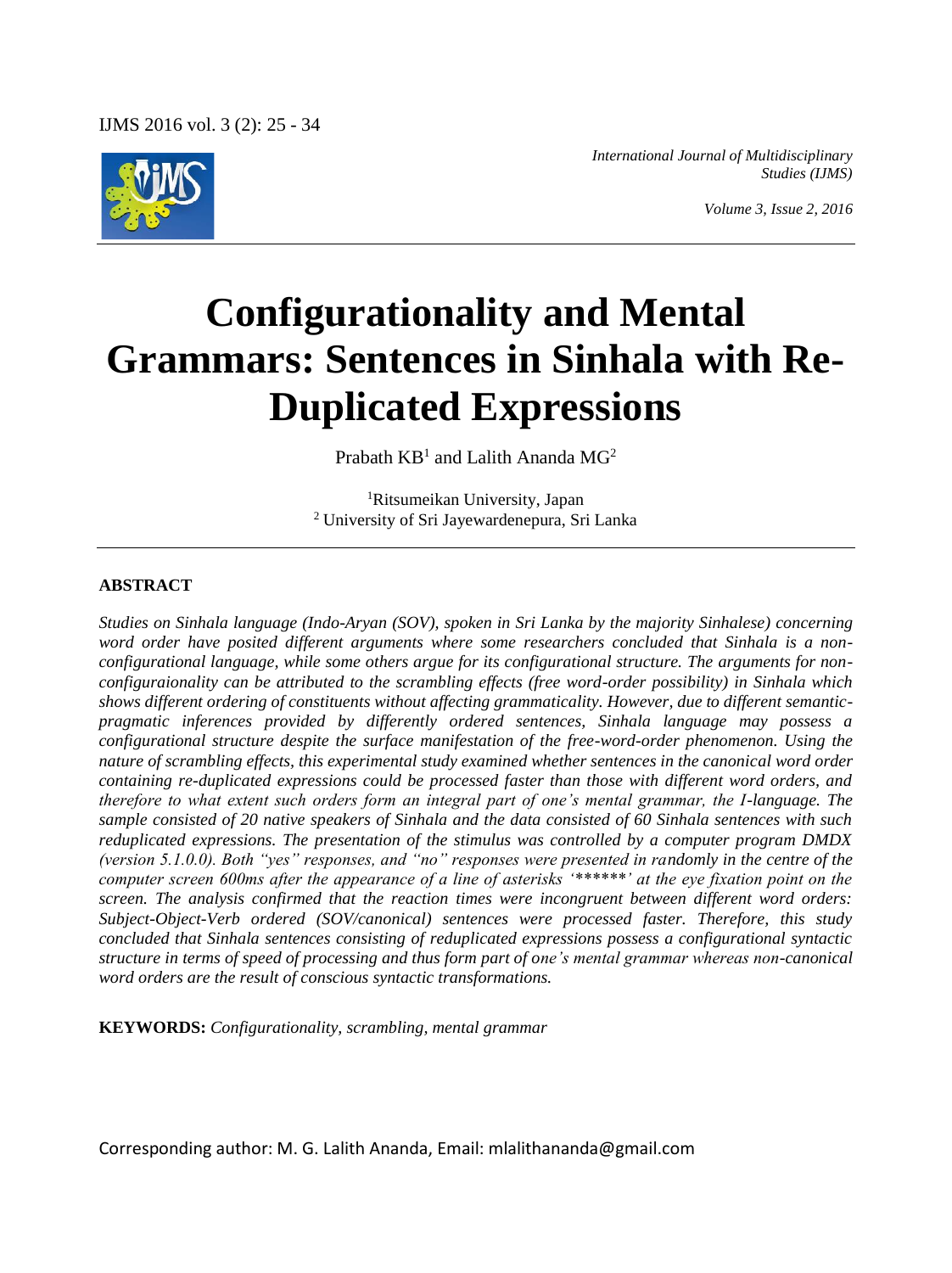# **1. INTRODUCTION**

## **1.1. Scrambling and Free Word Order**

Scrambling is a term employed in the literature for a phenomenon called free word order which is quite common in many languages of the world, including Japanese, Hindi, Russian and Persian. Ross (1967), who coined the term, had considered scrambling an optional stylistic operation, thus locating it in a separate stylistic component of the grammar rather than in the narrow syntax. This view was adopted later by other linguists as well (Chomsky, 1977).

In the early stages of research in the area of free word order and scrambling, there were two major approaches to this phenomenon: some authors considered it the result of basegeneration, and others viewed it as a syntactic operation.

From a base-generation point of view, languages are divided into two types: those with a flat structure, and thus non-configurational (Hale, 1980 and Farmer, 1980 for Japanese; Haider, 1988 for German; Mohanan, 1990 for Hindi and Urdu; É. Kiss, 1994 for Hungarian; among others), and those with a structural hierarchy, and thus configurational (Bošković, 2004; Bošković & Takahashi, 1998; Saito & Hoji 1983, and Saito, 1985 for Japanese; Bayer & Kornfilt, 1994 for German; and Neeleman, 1994 for Dutch; among others).

The present study examined the free word-order phenomenon in Sinhala in order to find out whether sentences in the canonical word order containing re-duplicated expressions could be processed faster than those with different word orders, and therefore to what extent such orders form an integral part of one's mental grammar, the I-language (Chomsky, 1986).

#### **1.2. Objectives of the Study**

The main task of this research was to find out whether sentences consisting of reduplicated

(i.e., onomatopoeic) expressions also possess a configurational (hierarchical) syntactic structure. Since different sentence types (for example, sentences consisting of adverbs, proverbs, adjectives, reduplicated expressions) can be reflected with the free-word-order phenomenon due to the differences in the information flow, it is important to examine whether all Sinhala sentence types possess a configurational structure or not. Even though some previous studies have proposed a configurational structure for Sinhala (Hettiarachchi, 2015; Kariyakarawana, 1998), the status of the reduplicated expressions in Sinhala hitherto remain unexplored. Therefore, this study focused on sentences consisting of reduplicated expressions in different word orders.

## **1.3. Research Problem and the Hypotheses**

This study attempted to investigate the free word-order phenomenon in Sinhala in terms of language processing by using some reduplicated expressions in different word orders. The research problem dealt with is "what is the correlation between configurationality and language processing as part of one's mental grammars?"

The hypothesis adopted is that, a sentence in the canonical word order is processed faster than a sentence in a scrambled order because the canonical word order reflects one's mental grammar (the I-language) whereas the noncanonical orders are the syntactic result of a conscious effort. Since a native speaker of a language is not making any conscious effort in the production or perception of language, what should adhere to this principle is the canonical word order sentence rather than otherwise.

Accordingly, it is argued, any claim for configurationality or otherwise should consider the processing speed of an utterance and should not depend only on binding facts, quantifier scope, and similar syntactic diagnostics generally adopted in testing configurationality.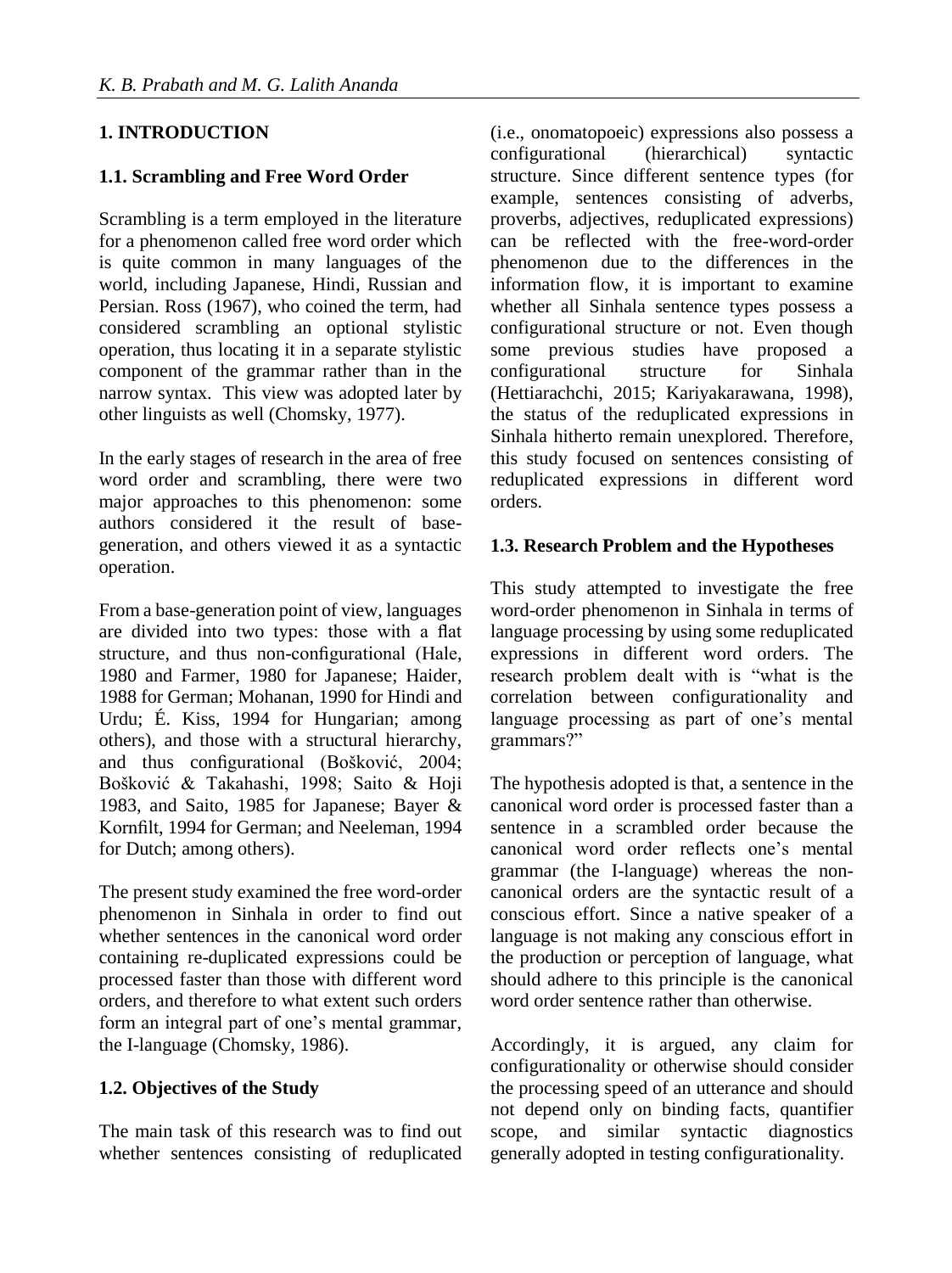#### **2. BACKGROUND**

## **2.1. The I-language**

The I-language approach to linguistics studies individual mental grammars, entities that are internal to each person. In the terminology adopted by Chomsky (1986), when we study the grammatical competence of a native speaker of a language we are studying a cognitive system internalised within the brain/mind of such a native speaker. The ultimate goal in studying competence is to characterise the nature of the internalised linguistic system or I-language which makes native speakers proficient in that particular language.

Hence, an I-language is a system of rules, a computational system that is encoded in, or a property of, an individual brain. The study of the shared properties of all I-languages is the study of human language faculty, which is also called Universal Grammar (UG) which aims at discovering the core properties common to all Ilanguages (Chomsky, 1986).

## **2.2. Sinhala Language and the Free-Word-Order Phenomenon**

Gair (1983) states that colloquial Sinhala allows discontinuous constituents. The following examples show how parts of noun phrases (NPs) can be separated from their head. In (1) the relative clause [ee pare *yana]* (going on that road) which modifies the head noun [bus] has been separated and moved to the sentence final position.

1. bas hondə nae [ee pare yanə] Bus (pl) good Neg [that road  $(Loc)$ go (VAdj)

'Buses that go on that road are not good'

Discontinuous constituents are one of the characteristics of non-configurational languages, along with the absence of pleonastic subjects, a rich case system, and pro-dropping (Hale, 1983).

Heenadeerage (2002) too analyses Sinhala as a non-configurational language following the definition of non-configurationality given in Lexical Functional Grammar (LFG) (Bresnan, 2001). This is based on the identification of grammatical functions, which is structural position based in configurational languages, and this is done by other means such case marking, verb agreement and other features in nonconfigurational languages. Accordingly, nonconfigurational languages are those without fixed argument positions, and those in which the word order can be free.

Inman (1993), while acknowledging SOV as the unmarked word order in Sinhala, also generalizes that Sinhala is a free-word order language. He observes that the marked word orders are associated with various discoursepragmatic effects such as topicalization (2).

 $2<sup>1</sup>$ 

a. SOV Lamaya Aliya-va daekka (unmarked word order) child Nom elephant-Acc see (Pst) The child saw the elephant

- b. OSV Aliya-va lamaya daekka
- c. VSO Daekka lamaya aliya-va
- d. VOS Daekka aliya-va lamaya
- e. SVO Lamaya daekka aliya-va
- f. OVS Aliya-va daekka lamaya (Inman, 1993)

Based on the above evidence, Inman argues that Sinhala lacks a verb phrase (VP). He argues that simpler linear precedence is not sufficient to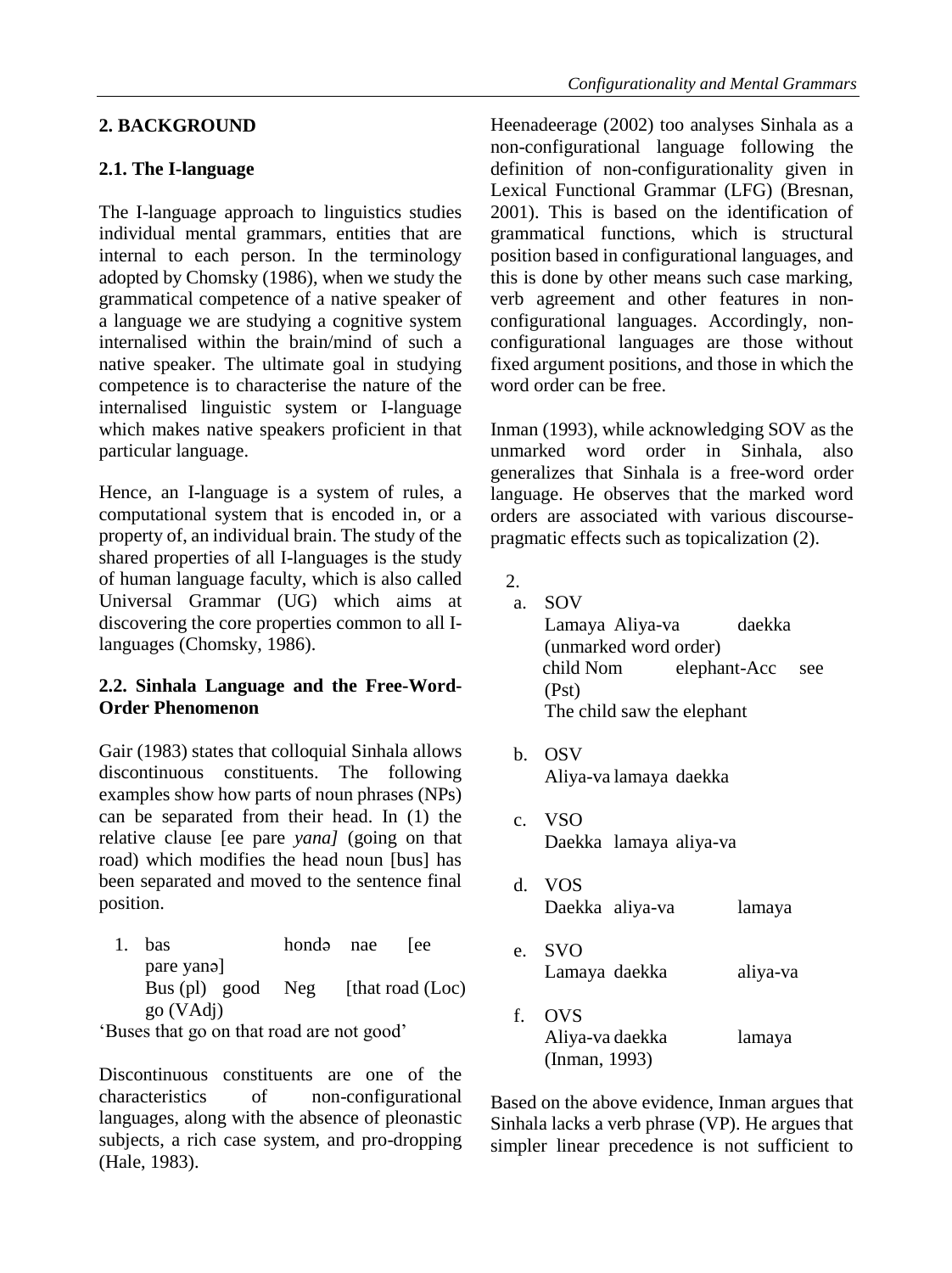capture certain binding asymmetries in Sinhala and therefore provides the following formulation which combines both precedence and co-argumenthood.

3. A pronoun cannot bind an NP within a co argument if the pronoun precedes that coargument (Inman, 1993).

Inman provides further evidence from quantifier scope to support the free order phenomenon in Sinhala and concludes that, since Sinhala lacks a VP, any notion of subjecthood must be defined independently of phrase structure.

Kariyakarawana (1998) makes the claim that Sinhala has a configurational structure despite the overt different word orders possible in this language. He observes that the unmarked word order is SOV, while the scrambled orders have discourse-pragmatic effects. He argues that it is not necessarily the case that any element can be freely scrambled out despite the presence of free word order phenomenon. In particular, auxiliary verbs, sentential focus, and negative elements are among those which do not allow scrambling (4).

4. Seena-da/nevey//lu/tamai loku aliyaek (va) daekka Seena-Q/Neg/Report/Emph big elephant (Acc) see Pst

He cites evidence from Sinhala binding facts where Condition C of Binding theory holds for Sinhala as co-reference between a pronoun and a C-commanding antecedent is ruled out. Further evidence to rule out any flat structure for Sinhala is provided with Weak-Cross Over, and Control. Since Sinhala language is said to possess different word orders: especially in the colloquial form, there can be six different syntactic patterns for the same sentence (Gair, 1990; Inman, 1994).

5. a. Nangee aenduma-k mahanava — SOV Younger sister (Nom) dress-Indef (Acc) sew (Prog)



| b Aenduma-k  | mahanaya                       |
|--------------|--------------------------------|
| nangee       | OVS                            |
| c. Nangee    | mahanaya                       |
| aenduma-k    | $\blacktriangleright$ SVO      |
| d. Aenduma-k | nangee                         |
| mahanava     | OSV                            |
| e. Mahanava  | nangee aenduma-k<br><b>VSO</b> |
| f. Mahanaya  | aenduma-k<br>nangee            |

As shown in the above examples, it is evident that the word order in Sinhala language is quite flexible. As a result of this word order flexibility, Sinhala can be predicted to have a nonconfigurational syntactic structure [initially proposed by Farmer, (1984) and Hale, (1980)] for some other languages. In other words, the non-configurational structure predicts no differences in the processing of canonical and scrambled constituent orders.

In the same manner, sentences consisting of reduplicated expressions may also possess different word orders as depicted below. The following example highlights this fact with an adverb filling the O (object) position.

- 6.
	- a. Nangee ihi-ihi gaa andanava — SOV Younger sister (Nom) –ihi-ihi-noise (Adv) cry (Prog) 'Younger sister is crying with ihi-ihi noise' / 'Younger sister is sobbing' b. Nangee andanava ihi-ihi
	- gaa SVO c. Ihi-ihi gaa Nangee andanava OSV d. Ihi-ihi gaa andanava Nangee OVS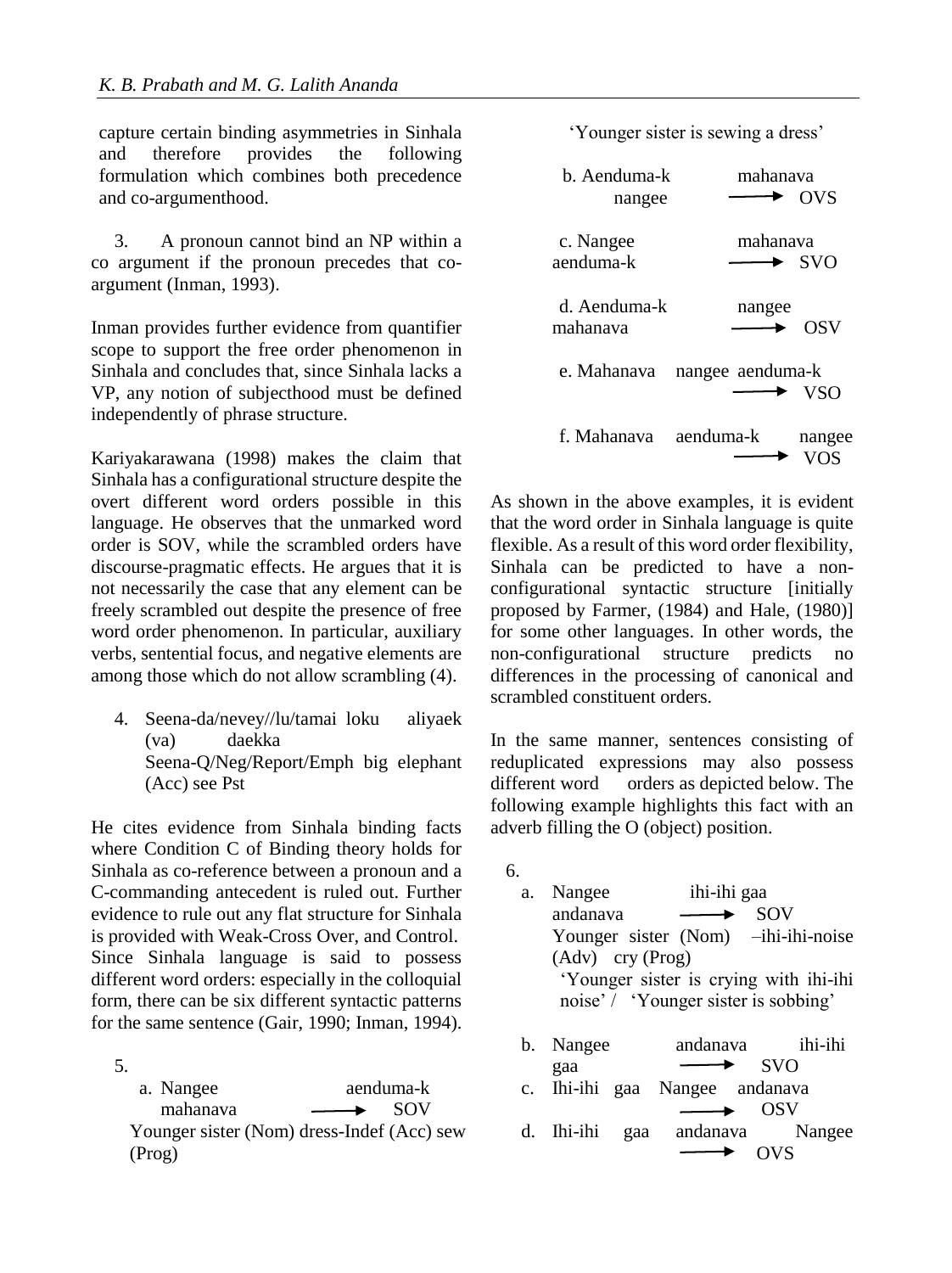Example (6) represents a Sinhala sentence consisting of reduplicated/onomatopoeic expression *ihiihi-ga* (with the sound of ihi-ihi). The first sentence in (6A) represents the canonical word order as also suggested by the previous studies (Noguchi, 1984; Herath *et al*., 1994; Miyagishi, 2003). However, sentences from (6B) to (6F) represent the, the scrambled orders which also have been posited by previous studies with regard to the free-word-order phenomenon. Needless to mention that although the syntactic structures of these six word order patterns are discrepant, the basic meaning shared by all of them is; */younger sister is crying (sobbing) with the sound of ihiihi/* (The scrambled orders may carry discoursepragmatic effects).

As shown above, if Sinhala language possesses a non-configurational structure (i.e., a flat structure) all the sentences in example (5 and 6) must consist of a structure as depicted in Figure 1.



**Figure 1.** Flat structure in Sinhala Language

On one hand, if the syntactic structure of Sinhala sentences tends to take the structure displayed in Figure 1, it is considered that the processing of differently ordered sentences can have no difference in reaction times. In other words, all the sentences (which are differently ordered) are identical in processing. On the other hand, there are other languages that had been claimed to have a non-configurational structure due to the free-word-order phenomenon. For example, Japanese was also said to be one of them until several linguists (Hoji, 1985; Miyagawa, 1989 etc.) proved that phrasal movements result in

differences in both speed and accuracy between canonical and scrambled word orders. Since then, many studies have provided evidence that although noun phrases in Japanese language seem to have a free-word order, the syntactic structure is configurational (e.g., Miyamoto and Takahashi, 2004; Tamaoka *et al*., 2005). Likewise, previous studies have also given evidence that some sentences in Sinhala language possess a configurational structure (Kanduboda & Tamaoka, 2012; Tamaoka *et al*., 2010). For example, active sentences consisting of transitive and ditransitive verbs, passive sentences consisting of transitive verbs, are reported to have a configurational structure despite the free-word-order possibility.

## **3. MATERIALS & METHODS**

#### **3.1. Research Design**

The research design selected for the study was experimental in nature. Since the main task of this study was to examine whether Sinhala sentences consisting of reduplicated expressions also possess a configurational structure, this study conducted an experiment, and the following section will provide in-depth information accordingly.

## **3.2. Participants**

Twenty native speakers of Sinhala (8 male and 12 female) residing in Sri Lanka participated in the following experiment. Ages ranged from 22 years and 3 months to 24 years and 4 months, with the average age being 23 years and 0 months on the day of testing. The participants were selected using the Purposive Sampling method.

## **3.3. Materials**

A total of 60 stimuli were prepared for the experiment with sentences consisting of reduplicated/onomatopoeic expressions (a sample of stimuli is presented in Appendix A).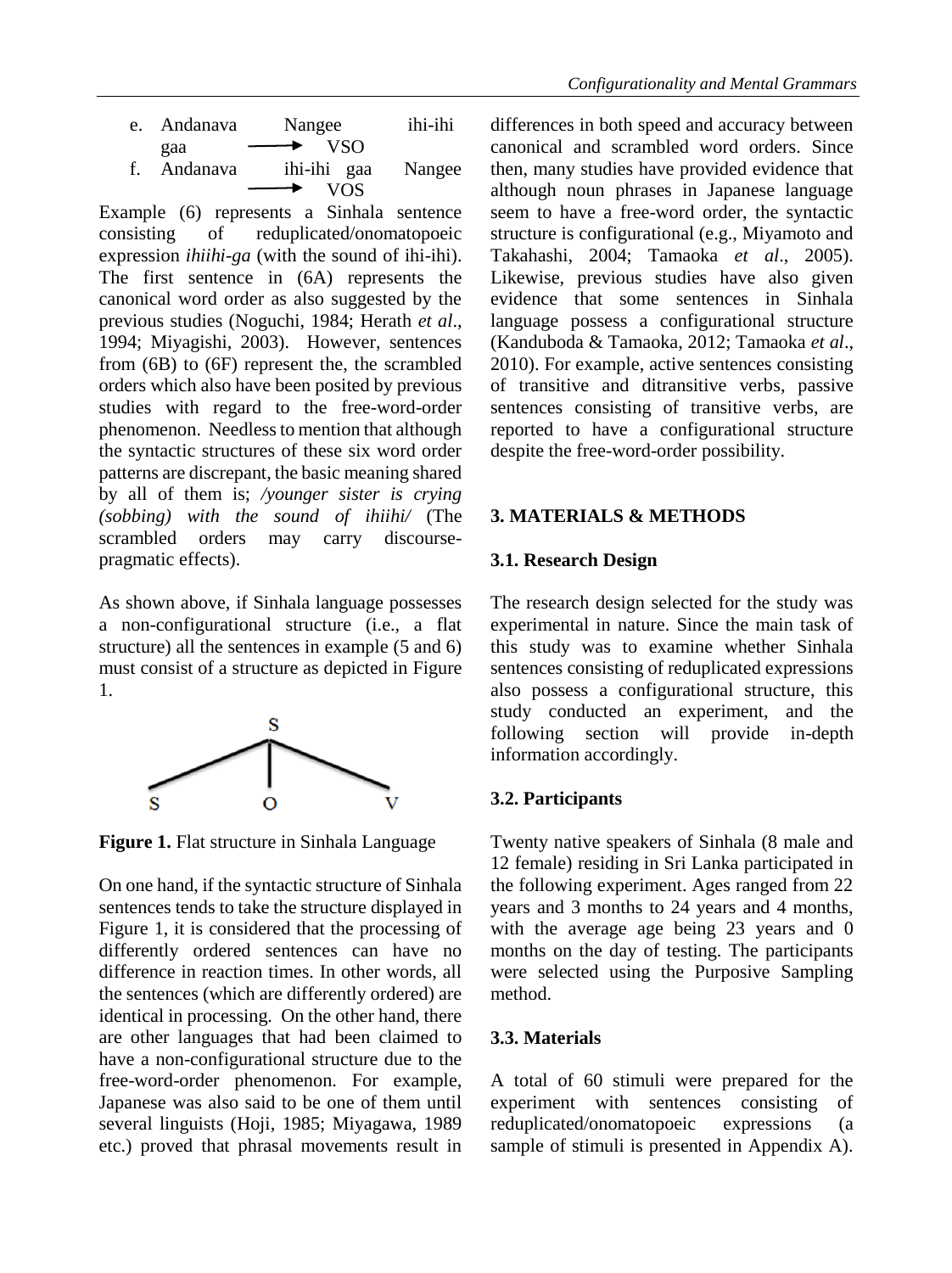A previous study done by (Kanduboda & Bandara, 2014) has surveyed the acceptance of different word orders in the sentences consisting of onomatopoeic expressions, and has concluded that the SOV order is the most speedily accessed one in their mental grammars while SVO order is chosen as second most frequent amongst six word orders depicted in above examples. This study followed these results and applied SOV and SVO orders in the preparation of the stimuli for the experiment.

First, 10 sentences (for correct "yes" responses) were designed in an SOV order (Subject-Object-Verb) with reference to the canonical order given in previous studies (Gair, 1998; Miyagishi, 2005 etc.). In order to create the scramble-ordered sentences, the SOV order was switched and SVO sentences were prepared. In this way, the SOV word order has its contrastive word order. For example, the SOV ordered sentence  $(7)$ ,

7. balla baw-baw-ga buranawa

 Dog (Nom) baw-baw sound (Adv) bark (Prog)

 The dog is barking with the baw-baw sound

was switched to SVO as (8).

8. balla buranawa baw-baw-ga

Dog (Nom) bark (Prog) baw-baw sound (Adv)

The dog is barking with the baw-baw sound

The same strategy was used to make another 20 stimuli for the correct "no" responses with either syntactically or semantically incorrect sentences. For example, the canonical noun phrase order of *aliya bawbaw gaanawa*, (the elephant is barking with the sound of *bawbaw*), is scrambled into *aliya gaanwa bawbaw*; thus it makes pairs of 20 correct "no" responses with canonical (10 sentences) and scrambled (10 sentences). In addition, another 20 (canonical and scrambled) controlled sentences were

designed as fillers which are included in all the lists. These controlled sentences were also organized randomly, but they not used in the analysis.

If the same sentences are repeated, the reaction time is considered to become faster. Therefore, a counter-balanced design was used to assign the participants into list 1 and list 2. Each list consisted of 30 correct (15 canonical & 15 scrambled) sentences for correct "yes" responses, 30 incorrect (15 canonical & 15 scrambled) sentences for correct "no" responses respectively.

#### **3.4. Procedure**

The presentation of the stimulus was controlled by a computer program DMDX (version 5.1.0.0). Both "yes" responses, and "no" responses were presented randomly in the centre of the computer screen 600ms after the appearance of a line of asterisks '\*\*\*\*\*\*' at the eye fixation point on the screen. That is, after 600ms, the sentence disappeared and the participants were asked to record their judgment. However, prior to the experiment, all the participants were instructed to respond (press "yes" or "no" keys for the answers) as quickly and as accurately as possible to the sentences appeared on the computer screen. In advance to the actual experiment, all the participants were trained and acknowledged regarding the procedure of the experiment with necessary detailed information.

#### **4. RESULTS**

Extremes among sentence correctness decision times (less than 500 milliseconds and longer than 5,000 milliseconds.) were recorded as missing values. Table 1 illustrates the means and standard deviations of correct 'Yes' and 'No' reaction times and error rates for sentence correctness decisions. Outliers were treated as follows: Before performing the analysis, reaction times outside of 2.5 standard deviations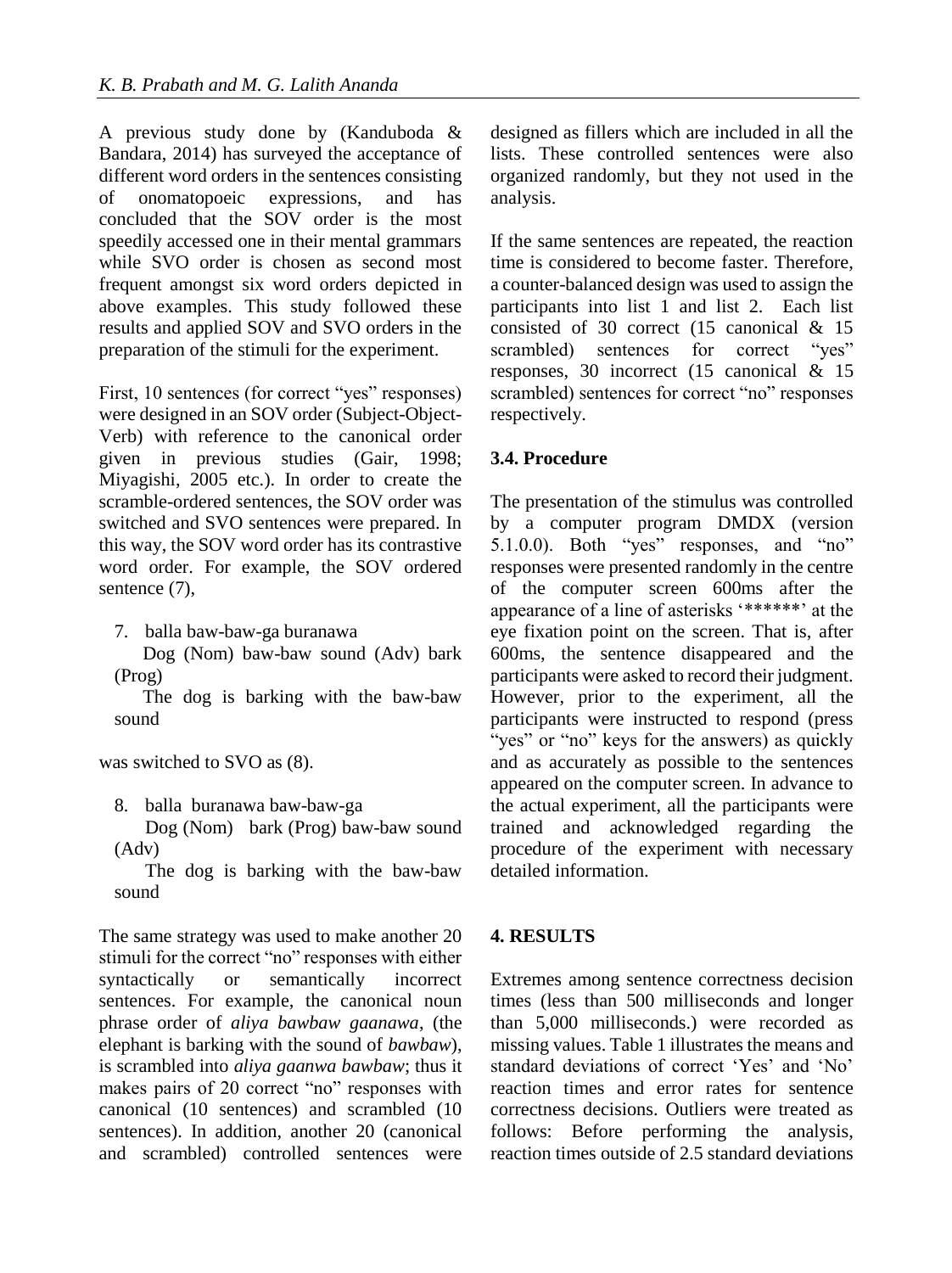at both the high and low ranges were replaced by boundaries indicated by 2.5 standard deviations from the individual means of participants in each category. In the statistical tests,  $(F<sub>I</sub>)$  represents the subject variability. In addition, only stimulus items of correct "Yes" responses were used in the analyses of reaction times.

Table 1. Reaction Times and Error Rates in Onomatopoeic Expression

| Response                  | Sentence   | Reaction Time (ms) |     |       | Error Rate (%) |  |
|---------------------------|------------|--------------------|-----|-------|----------------|--|
| Type                      | Type       | M                  | SD  | M     | SD             |  |
| 'Yes'                     | SOV        | 1112               | 166 | 0.40% | 0.16%          |  |
| Responses                 | <b>SVO</b> | 1327               | 173 | 0.79% | 0.16%          |  |
| <b>Scrambling Effects</b> |            | 215                |     |       |                |  |
| 'No                       | sov        | 1217               | 182 | 0.62% | 0.28%          |  |
| Responses                 | <b>SVO</b> | 1325               | 102 | 0.82% | 0.12%          |  |

A series of one-way analyses of variance (ANOVAs) with repeated measures in canonical and scrambled noun phrase order were conducted on reaction times (milliseconds) and error rates (percentages), using subject variability  $(F_1)$ . Results for correct "yes" responses indicated that SOV ordered sentences had shorter reaction times  $[F<sub>1</sub>(1,19) = 24.059$ , p  $< .001$ ], and lower error rates [ $F_I$  (1,19) = 5.765, p<.05] than the same sentences in scrambled order. Correct "no" responses also displayed the same results: canonical order showed shorter reaction times  $[F_1(1,19) = 76.232, p < 0.001]$ , and lower error rates $[F_1(1,19) = 8.061, p<0.01]$ . SO, this implies that participants were sensitive to different word orders because they had to make a conscious effort to process those whereas the canonical word order is a better reflection of their I –language.

Overall, both "yes" responses and "no" responses resulted with scrambling effects (difference in reaction times between SOV ordered sentences and SVO ordered sentences) as shown in Table 1 (215 milliseconds difference). These results suggest two aspects about the sentences examined in this study; first, sentences consisting of reduplicated (onomatopoeic) expressions also possess a configurational structure, and second, since the SOV ordered sentences were processed faster than the SVO ordered sentences, the canonical Subject-Object-Verb order remains unchanged as proposed in the present study.

# **5. DISCUSSION**

This study was conducted to examine whether Sinhala sentences consisting of reduplicated (onomatopoeic) expressions also possess a configurational structure. Although some previous studies (Inman, 1993; Gair, 1998) have proposed that the syntactic structure in Sinhala language possesses a non-configurational structure, some other previous studies in experimental linguistics (Ananda, 2011; Hettiarachchi, 2015; Kariyakarawana, 1998; Kanduboda & Tamaoka, 2012; Tamaoka *et al*., 2012) have provided evidence on the configurational structure in Sinhala language with respect to many sentence types. However, sentences consisting of reduplicated (onomatopoeic) expressions have not been examined in the previous studies with respect to the configurational structure. Therefore, this study conducted an experiment to examine the configurational structure in the sentences consisting of reduplicated (onomatopoeic) expressions.

The experiment was organized with different sentence types for correct "yes" and correct "no" responses. A counter-balanced design was applied in order to prevent reaction times becoming faster due to repeated stimuli. The results were significantly different in reaction times between the SOV ordered sentences and SVO ordered sentences. This is evident for the configurational structure in the sentences consisting of reduplicated (onomatopoeic) expressions. Thus, as with other previous studies (Kanduboda, 2011; Kanduboda & Tamaoka, 2012; Tamaoka *et al*., 2012), this study confirms the observation that sentences with reduplicated expressions in Sinhala language in the canonical word order could be processed faster than those with different word orders, and therefore should be considered as evidence for configurational nature of the language.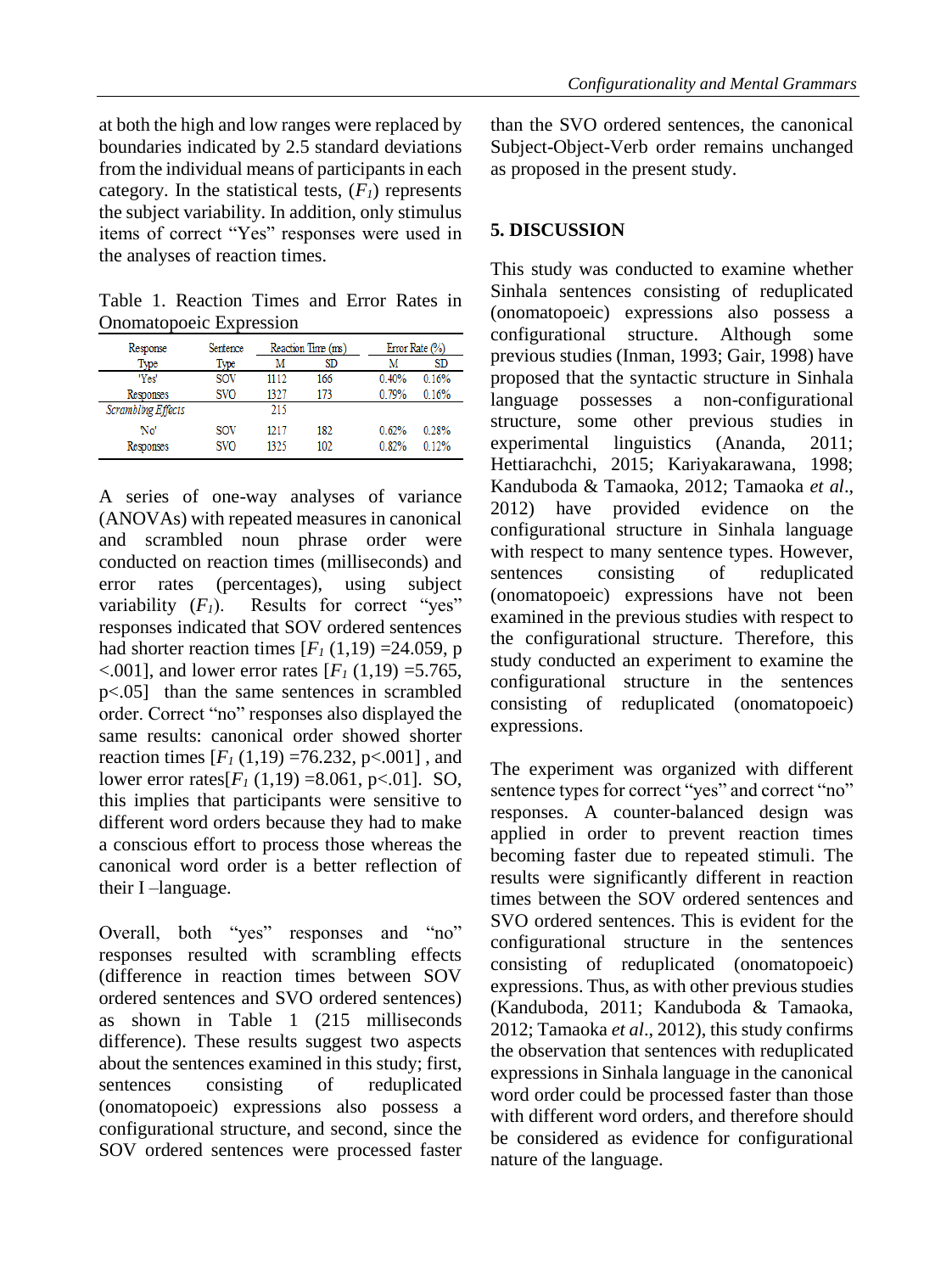#### **6. CONCLUSION**

The intended goal of this study was to examine whether sentences in the canonical word order containing re-duplicated expressions could be processed faster than those with different word orders, and therefore to what extent such orders form an integral part of one's mental grammar, the I-language (Chomsky, 1986). And based on this, a further observation could be made about configurationality of the language. The results of this study confirm that the syntactic structure in Sinhala is indeed configurational in terms of processing speed. Further, the hypothesis that the canonical word order is very much a part of one's mental grammar in contrast to conscious effort-making with respect to other word orders holds true as the SOV / canonical order sentences were processed faster during the experiment. However, the results of this study cannot withstand for some other questions that can be raised. For example, there are other types of sentences such as sentences consisting of adverbials, adjective modifiers expressions that should be taken into account and examined in detail. These can be explored in future research.

#### **REFERENCES**

ANANDA L. The Focus Construction in Sinhala. Germany: Lap Lambert Publishing; 2011.

BAYER J & KORNFILT J. Against scrambling as an instance of Move-alpha. In: N. Cover and H. van Riemsdijk, editors. Studies on Scrambling: Movement and non-movement approaches to free-word-order phenomena. Berlin: Mouton de Gruyter. 1994; 17–60.

BOŠKOVIĆ Z & TAKAHASHI D. Scrambling and last resort. Linguistic Inquiry. 1988; 29:347- 366.

BOŠKOVIĆ Z. Topicalization, focalization, lexical insertion, and scrambling. Linguistic Inquiry. 2004; 35(4): 613–638.

BRESNAN J. Lexical functional syntax. Cambridge, MA: Blackwell. 2001.

CHANDRALAL D. Sinhala. Amsterdam: John Benjamins Publishing Compnay. 2010.

CHOMSKY N. On Wh-movement. In: Culicover P, Wasow T and Akmajian A, editors. Formal Syntax. New York: Academic Press. 1977; 71–155.

CHOMSKY N. Knowledge of language; its nature, origin and use. New York: Praeger. 1986.

DANIELA I & CHARLES R. I-Language: an introduction to Linguistics as cognitive science. New York: Oxford. 2008.

ENGLEBRETSON R & CAROL G. editors. Santa Barbara papers in linguistics: proceeding from the workshop on Sinhala linguistics. Santa Barbara, CA: Department of Linguistics at the University of California, Santa Barbara. 2005.

E KISS K. Scrambling as the base generation of random complement order. In: Corver N, and H. van Riemsdijk, editors. Studies on scrambling. Movement and non-movement approaches to free-word-order phenomena. Berlin: Mouton de Gruyter. 1994; 221–56.

FARMER A. On the interaction of morphology and syntax. Unpublished doctoral dissertation, Massachusetts Institute of Technology, Cambridge. 1980.

GAIR W JAMES. Syntax: Configuration, Order, and Grammatical Function. In: Lust, C. Barbara editors. Studies in South Asian Linguistics; Sinhala and Other South Asian Languages. Oxford University Press, New York. 1998; 47–110.

HAIDER H. θ-tracking systems: Evidence from German. In: Maracz L, and Muysken P, editors. Configurationality. Dordrecht: Foris. 1988; 185–206.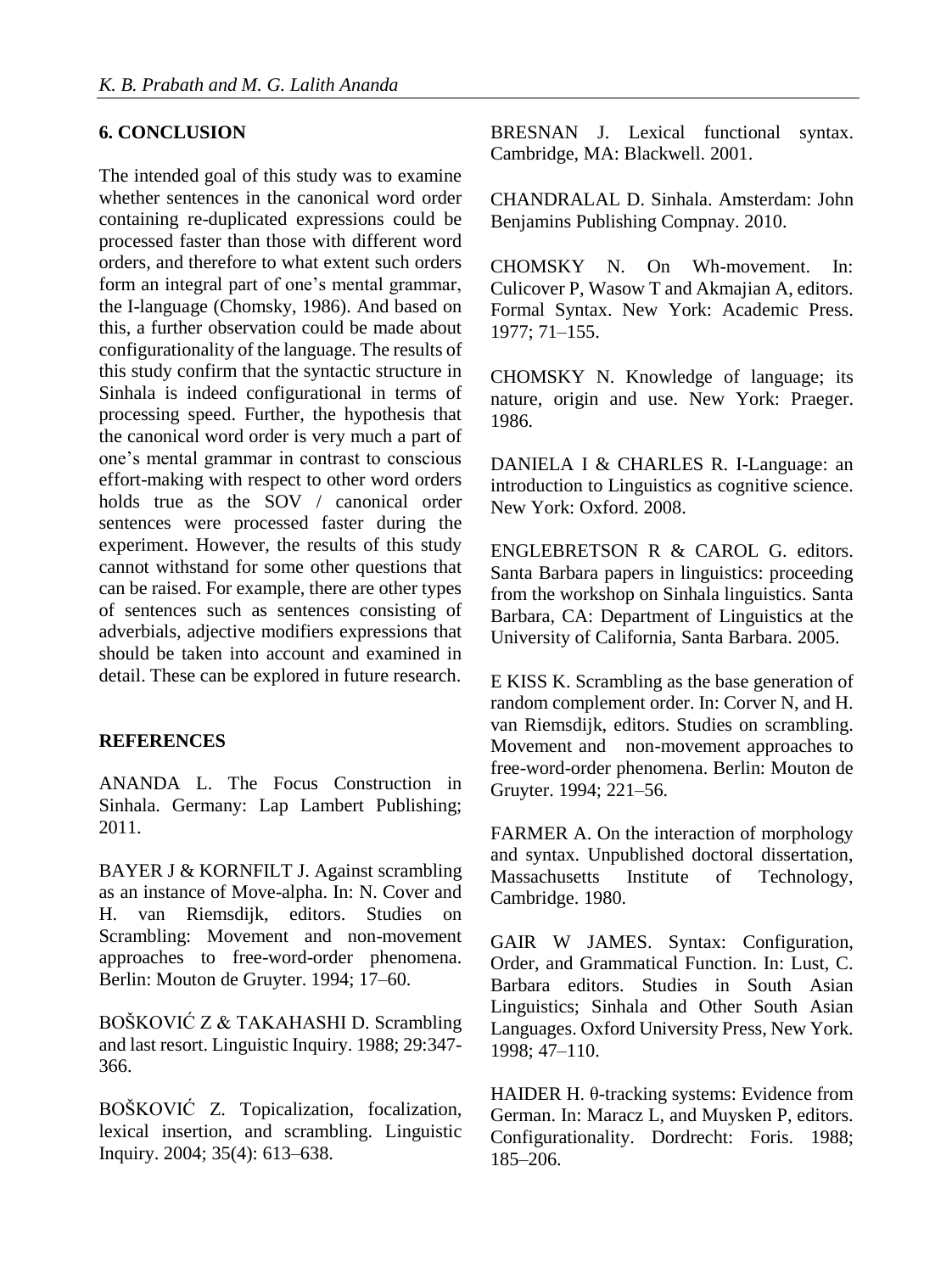HALE K. Remarks on Japanese Phrase Structure: Comments on the papers on Japanese Syntax. MIT Working Papers in Linguistics. 1980; 2: 185–203.

HENADEERAGE DK. Topics in Sinhala Syntax. Unpublished Doctoral Dissertation. The Australian National University. 2002.

HERATH A, HYODO Y, KAWADA Y, IKEDA T & HEARTH S. A Practical Machine Translation System from Japanese to Modern Sinhalese, Gifu University; 1994. 153-162.

HETTIARACHCHI S. Sinhala Object Scrambling Revisited. In: Proceedings from the Pennsylvania Lingustics Conference 39, University of Pennsylvania Working Papers in Linguistics. 2015; 21(1): article 13.

HOJI H. Logical Form Constraints and Configurational Structure in Japanese. Ph.D. dissertation, University of Washington, Seattle. 1985.

INMAN MV. Semantics and pragmatics of colloquial Sinhala involitive verbs. Doctoral dissertation, Stanford University. 1994.

KANDUBODA APB & BANDARA N. A Usage Based Research on Sinhala Onomatopoeia- Focusing on Semantic, Morphological, and Syntactic aspects. International Research Conference on Humanities and Social Sciences, Faculty of Humanities and Social Sciences, University of Sri Jayewardenepura, Sri Lanka. 2014.

KANDUBODA APB. Issues in Sinhalese Syntax- Sentence Processing and Word Order. The Sri Lanka Journal of the Humanities, University of Peradeniya, Sri Lanka. 2011; 37: 159-170.

KANDUBODA APB & TAMAOKA K. Priority Information Determining the Canonical Word Order of Written Sinhalese Sentences. Open Journal of Modern Linguistics; 2012. 2,  $26 - 33$ .

MIYAGAWA S. Structure and Case Marking in Japanese. Syntax and Semantics. Vol. 22 San Diego, CA: Academic Press. 1989.

MIYAGISHI T. A Comparison of Word Order between Japanese and Sinhalese In: Bulletin of Japanese Language and Literature, Yasuda Women's University. 2003; 33.

MIYAMOTO ET & TAKAHASHI S. Filler-gap dependencies in the processing of scrambling in Japanese. In: Language and Linguistics. 2004; 5: 153–166.

MOHANAN T. Arguments in Hindi. Unpublished doctoral dissertation. Stanford University, Stanford. 1990.

NEELEMAN A. Scrambling as a D-structure phenomenon. In: Corver N, and H. van Riemsdijk, editors. Studies on Scrambling. Movement and non-movement approaches to free-word-order phenomena. Berlin: Mouton de Gruyter. 1994; 387–429.

NOGUCHI T. Shinhara-go nyuumo. Tokyo: Daigaku Shorin. 1984.

ROSS J. Constraints on variables in syntax. Unpublished doctoral dissertation. Massachusetts Institute of Technology, Cambridge. 1967.

SAITO M & HOJI H. Weak crossover and move α in Japanese. Natural Language and Linguistic Theory. 1983; 1: 245–59.

SAITO M. Some asymmetries in Japanese and their theoretical implications. MIT Dissertation. Cambridge, MA: MITWPL. 1985.

TAMAOKA K, SAKAI H, KAWAHARA J, MIYAOKA Y, LIM H & KOIZUMI M. Priority information used for the processing of Japanese sentences: In: Thematic roles, case particles or grammatical functions. Journal of Psycholinguistic Research. 2005; 34: 273-324.